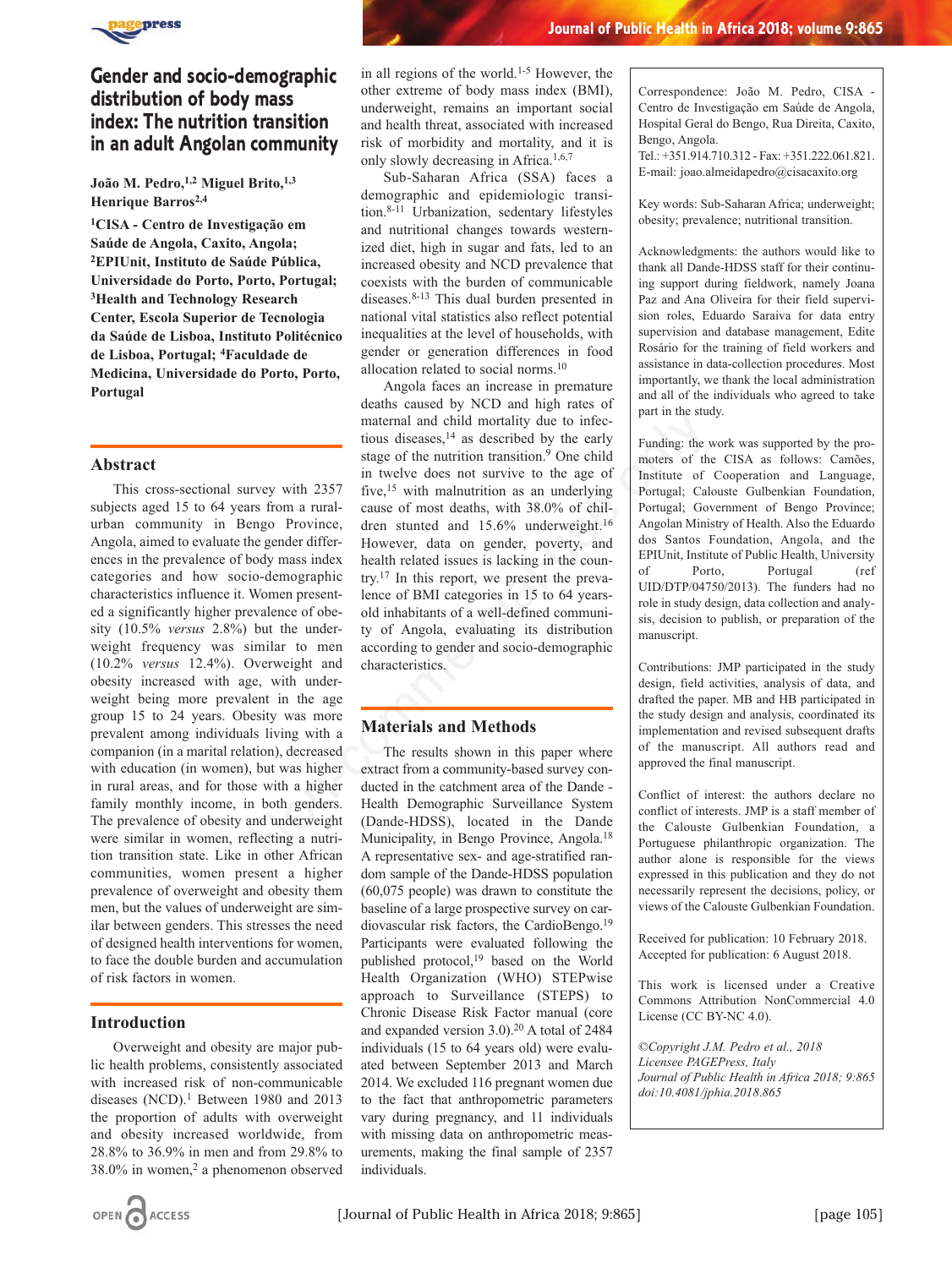#### **Demographic and social characteristics**

Information on age, completed years of school education, marital status, monthly family income, were collected through a structure interview.19,20 For analysis, age was categorized into five 10-year age groups: 15 to 24; 25 to 34; 35 to 44; 45 to 54; and 55 to 64 years old. Education was categorized according to the number of completed schooling years as none; 1 to 4 years; 5 to 9 years; 10 years or more. Marital status was classified into three categories: Single, divorced, widower (living alone); Single (living with parents); Married (living with a companion). Monthly family income in kwanzas was converted into United States Dollars (USD) at the currency valid in 2014, and categorized into groups of no income; under or equal to 150 USD; 151 to 299 USD; and greater or equal to 300 USD. The area of residence was classified as rural or urban as previously described.18

#### **Anthropometric measurements**

categorized according to WHO as underweight  $(\leq 18.5 \text{ kg/m}^2)$ , normal  $(18.5 \text{ to}$ 24.99 kg/m2), overweight (25.0 to 29.99 kg/m<sup>2</sup>), and obese ( $\geq$ 30 kg/m<sup>2</sup>).<sup>3</sup>

#### **Statistical analysis**

Data were double entered into a PostgreSQL® database and imported into SPSS® version 23 (IBM, New York, USA) for statistical analysis. Post-stratification survey weights were calculated using the known sex and categorical age distribution of the Dande-HDSS population,<sup>19</sup> and these were used in all further calculations. Descriptive data are reported as absolute frequencies and percentages, and means and standard deviations when appropriate. Pearson's chi-square test or Fisher's exact test were used to assess the independence of BMI categories and socio-demographic characteristics, with a significance level of P<0.05. Prevalence estimates with a 95% confidence interval (95% CI) were computed for BMI categories by socio-demographic characteristics.

#### **Ethics**

human subjects/patients were approved by the Ethics Committee of the Angolan Ministry of Health. Written informed consent was obtained from all subjects/patients (in the case of under 18 years old, their parent or legal guardian).

### **Results**

The study population had a mean age of 32.5 (±13.6) years, with women (34.4±13.7 years) older than men (30.5±13.2 years) with 9.2% being older than 54 years. Approximately one-fifth of the population lived in rural areas and 16.6% of women and 1.4% of men had no formal education, with 51.1% of women having 4 or fewer years of formal education compared to 12.3% of men. The majority of the population (54.5%) reported living accompanied, women living alone (15.9%) more frequently them men (8.6%). Only 14.7% of the population had a monthly family income equal or superior to 300 USD, 56.4% presenting an income inferior to 150 USD, lower for women (Table 1).

#### **Table 1. Socio-demographic characteristics and Body Mass Index Categories, by sex.**

| $C_1$ cqual to 150 $C_2$ $D_2$ , 151 to 255 $C_3$ $D_1$ and<br>greater or equal to 300 USD. The area of<br>residence was classified as rural or urban as<br>previously described. <sup>18</sup><br><b>Anthropometric measurements</b><br>Trained interviewers and certified<br>health professionals conducted all anthro-<br>pometric measurements as described<br>before. <sup>19</sup> BMI was calculated as weight (kg)<br>divided by squared height $(m2)$ , and further | ic characteristics.<br><b>Ethics</b>                                                               | DIVIT categories and socio-demographic<br>characteristics, with a significance level of<br>P<0.05. Prevalence estimates with a 95%<br>confidence interval (95% CI) were comput-<br>ed for BMI categories by socio-demograph-<br>This study was conducted according to<br>the guidelines laid down in the Declaration<br>of Helsinki and all procedures involving | $12.3\%$ of firem. The majority of the popula-<br>tion (54.5%) reported living accompanied,<br>women living alone (15.9%) more frequent-<br>ly them men $(8.6\%)$ . Only 14.7% of the<br>population had a monthly family income<br>equal or superior to 300 USD, 56.4% pre-<br>senting an income inferior to 150 USD,<br>lower for women (Table 1).<br>The mean BMI was 23.5 ( $\pm$ 4.9) Kg/m <sup>2</sup><br>in women and 21.8 ( $\pm$ 3.4) Kg/m <sup>2</sup> in men.<br>The overall prevalence of obesity was |                |  |
|------------------------------------------------------------------------------------------------------------------------------------------------------------------------------------------------------------------------------------------------------------------------------------------------------------------------------------------------------------------------------------------------------------------------------------------------------------------------------|----------------------------------------------------------------------------------------------------|------------------------------------------------------------------------------------------------------------------------------------------------------------------------------------------------------------------------------------------------------------------------------------------------------------------------------------------------------------------|------------------------------------------------------------------------------------------------------------------------------------------------------------------------------------------------------------------------------------------------------------------------------------------------------------------------------------------------------------------------------------------------------------------------------------------------------------------------------------------------------------------|----------------|--|
| Table 1. Socio-demographic characteristics and Body Mass Index Categories, by sex.                                                                                                                                                                                                                                                                                                                                                                                           |                                                                                                    |                                                                                                                                                                                                                                                                                                                                                                  |                                                                                                                                                                                                                                                                                                                                                                                                                                                                                                                  |                |  |
|                                                                                                                                                                                                                                                                                                                                                                                                                                                                              | <b>Total</b><br>$(n = 2,357)$<br>% (95% CI)                                                        | <b>Female</b><br>$(n = 1,225)$<br>% $(95\% \text{ CI})$ <sup>*</sup>                                                                                                                                                                                                                                                                                             | <b>Male</b><br>$(n = 1, 132)$<br>% $(95\% \text{ CI})$ <sup>*</sup>                                                                                                                                                                                                                                                                                                                                                                                                                                              | <b>P-Value</b> |  |
| Age<br>15-24 years<br>$25-34$ years<br>$35-44$ years<br>$45-54$ years<br>$55-64$ years                                                                                                                                                                                                                                                                                                                                                                                       | 36.2 (34.3-38.1)<br>25.9 (24.2-27.7)<br>16.1 $(14.7-17.6)$<br>$12.6(11.3-14.0)$<br>$9.2(8.1-10.4)$ | $30.1(27.6-32.7)$<br>$25.4(23.0-27.9)$<br>18.7 (16.6-20.9)<br>$15.3(13.4-17.4)$<br>$10.6(9.0-12.4)$                                                                                                                                                                                                                                                              | $42.7(39.9-45.6)$<br>$26.5(24.0-29.1)$<br>$13.3(11.5-15.4)$<br>$9.7(8.1-11.6)$<br>$7.8(6.3-9.5)$                                                                                                                                                                                                                                                                                                                                                                                                                 | < 0.001        |  |
| Place of residence<br>Urban<br>Rural                                                                                                                                                                                                                                                                                                                                                                                                                                         | 81.0 (79.4-82.5)<br>$19.0(17.5-20.6)$                                                              | 81.2 (78.9-83.3)<br>$18.8(16.7-21.1)$                                                                                                                                                                                                                                                                                                                            | 80.8 (78.4-83.0)<br>$19.2(17.0-21.6)$                                                                                                                                                                                                                                                                                                                                                                                                                                                                            | 0.838          |  |
| Education ( $n = 2,351$ )<br>None<br>1-4 years<br>5-9 years<br>$>10$ years                                                                                                                                                                                                                                                                                                                                                                                                   | $9.3(8.2-10.5)$<br>23.1 (21.5-24.9)<br>$42.2(40.2 - 44.2)$<br>25.4 (23.7-27.2)                     | 16.6 $(14.6-18.8)$<br>34.5 (31.9-37.2)<br>35.7 (33.1-38.5)<br>$13.1(11.4-15.2)$                                                                                                                                                                                                                                                                                  | $1.4(0.9-2.3)$<br>$10.9(9.2-12.8)$<br>$49.2 (46.3 - 52.1)$<br>38.5 (35.7-41.4)                                                                                                                                                                                                                                                                                                                                                                                                                                   | < 0.001        |  |
| Marital Status $(n = 2,332)$<br>Single, divorce, widower (living alone)<br>Single (living with parents)<br>Married (living with companion)                                                                                                                                                                                                                                                                                                                                   | $12.4(11.1-13.8)$<br>33.1 (31.2-35.0)<br>$54.5(52.5-56.5)$                                         | $15.9(13.9-18.0)$<br>25.1 (22.8-27.7)<br>59.0 $(56.2 - 61.7)$                                                                                                                                                                                                                                                                                                    | $8.6(7.1-10.4)$<br>$41.7(38.8-44.6)$<br>49.7 (46.8-52.6)                                                                                                                                                                                                                                                                                                                                                                                                                                                         | < 0.001        |  |
| Montly Family Income $(n = 1,345)$<br>No income<br>$\leq$ 150 USD<br>151-299 USD<br>$\geq 300$ USD                                                                                                                                                                                                                                                                                                                                                                           | $8.4(7.0-10.0)$<br>$48.0(45.3-50.6)$<br>$29.0(26.6-31.5)$<br>$14.7(12.9-16.7)$                     | $10.9(8.8-13.3)$<br>54.8 (51.2-58.4)<br>28.0 (24.8-31.3)<br>$6.4(4.8-8.4)$                                                                                                                                                                                                                                                                                       | $5.3(3.8-7.3)$<br>39.6 (35.8-43.6)<br>$30.3(26.7-34.0)$<br>24.7 (21.4-28.2)                                                                                                                                                                                                                                                                                                                                                                                                                                      | < 0.001        |  |
| Body Mass Index Categories (kg/m <sup>2</sup> )<br>Underweight $(<18.5)$<br>Normal (18.5-24.99)<br>Overweight (25.0-29.99)<br>Obese $(\geq 30)$                                                                                                                                                                                                                                                                                                                              | $11.3(10.1-12.6)$<br>66.1 (64.1-67.9)<br>$15.8(14.4-17.4)$<br>$6.8(5.9-7.9)$                       | $10.2(8.6-12.0)$<br>58.6 (55.8-61.4)<br>$20.6(18.4-23.0)$<br>$10.5(8.9-12.4)$                                                                                                                                                                                                                                                                                    | $12.4(10.6-14.5)$<br>74.1 (71.4-76.5)<br>$10.7(9.0-12.6)$<br>$2.8(2.0-4.0)$                                                                                                                                                                                                                                                                                                                                                                                                                                      | < 0.001        |  |

\*Post-stratification weights used as described in the methods section.



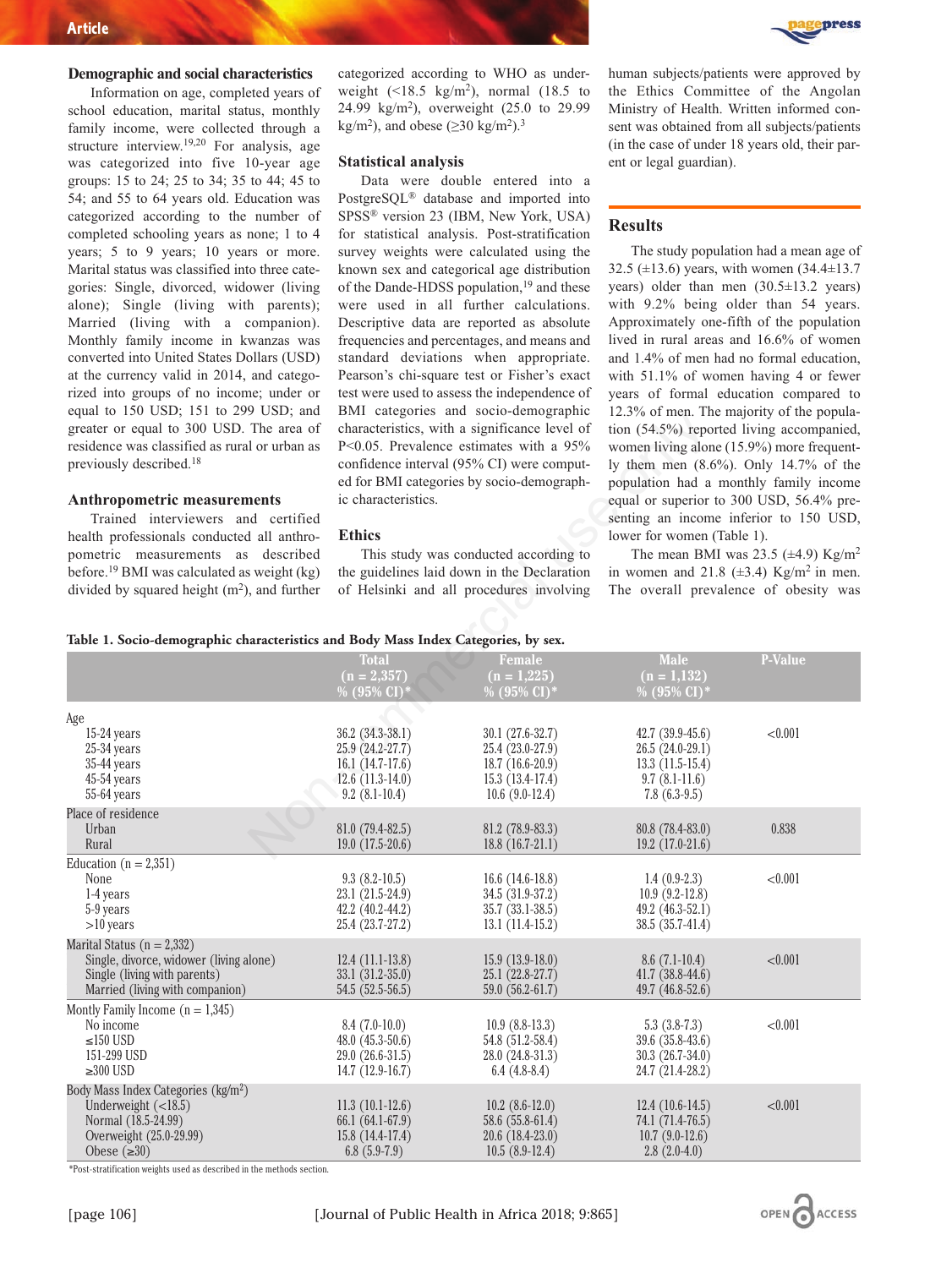

6.8%, significantly higher in women (10.5%) than in men (2.8%). The proportion of overweight and obesity was 31.1% (95% CI 28.6, 33.8) in females and 13.5% (95% CI 11.6, 15.6) in males, with the gender prevalence of underweight being similar, 10.2% for females and 12.4% for males (Table 1).

The prevalence of overweight and obesity increased with age, obesity peaking in the age group 35 to 44 years, with 19.7% in females and 7.3% in males; underweight was more prevalent in the age group 15 to 24 years, 18.5% in females and 18.4% in males. Obesity prevalence has higher in urban areas, in both sexes (Table 2).

The prevalence of overweight and obesity decreased with education in women but increased in men. The lowest frequency of overweight and obesity are found among the individuals living with parents, in both sexes. Prevalence of overweight and obesity tended to be highest among participants with a monthly income above 150 USD in both sexes, with underweight higher in females (11.7%) with no income (Table 2).

## **Discussion**

to support further comparisons and an adequate picture of the region, and a first local approach is needed to better design future interventions.

The 6.8% obesity prevalence encounter is lower than the 8.8% estimation made by NCD-RisC for 2014,<sup>6</sup> but similarly higher in females. This lower value that of the national estimates, possibly is due to the fact that the survey region is a tampon to Luanda, the capital of Angola, where people from the inner regions of the country, with less westernization of life patterns, tend to live and where the recent economic growth is not yet felt. However, the mean BMI found is similar to the mean BMI calculated for the Africa Region in 2008 (23.9  $Kg/m^2$ in women and  $21.8 \text{ Kg/m}^2$  in men),<sup>5</sup> and the pooled prevalence of overweight and obesity in the SSA region of 22.2% estimated in 2010,4 being 22.7% (95% CI 21.0, 24.4) in our study.

Angola, but the findings, though not immediately generalizable, reveal the coexistence of similar levels of underweight and obesity, especially in urban areas and among females, common in the region, $13,21$  as shown in studies conducted in South Africa,<sup>22</sup> Ghana,<sup>23</sup> and Nigeria.<sup>24</sup>

The prevalence of overweight and obesity is higher in women in all regions of the world.2,5,10,12 In SSA countries, like Angola, an increased level of body fat is associated with prosperity and health, and the ideals of feminine beauty includes chubbiness.25 Being slim, in contrast, is perceived to be a sign of illness or poverty and is something to be feared and avoided, particularly in recent years, when it has been associated with AIDS.<sup>12,26</sup> This cultural factor that enhances the probability of obesity in SSA women and other known associations of obesity with the urbanization process, socioeconomic status, and education, 5,9-14 puts the female gender more expose to this risk factor.

**Table 2. Body Mass Index categories by sex and socio-demographic characteristics.**

| $\sim$ . $\sim$ . $\sim$ . $\sim$ . $\sim$ . $\sim$ . $\sim$ . $\sim$ . $\sim$ . $\sim$ . $\sim$ . $\sim$<br>the individuals living with parents, in both<br>sexes. Prevalence of overweight and obesity<br>tended to be highest among participants<br>with a monthly income above 150 USD in<br>both sexes, with underweight higher in<br>females (11.7%) with no income (Table 2).<br><b>Discussion</b><br>Nationally representative studies of<br>obesity in sub-Saharan Africa are scarce.<br>The studies that are available, though, sug-<br>gest that obesity rates vary widely from<br>country to country, lacking strong evidence |                                                                                             |                                                                                                     | $\frac{1}{2}$ in the borries, then or $\frac{1}{2}$ .<br>2010,4 being 22.7% (95% CI 21.0, 24.4) in<br>our study.<br>In all reviews and WHO appraisals for<br>African regional trends obesity is rising in<br>the last decades according to the stages of<br>nutrition transition. <sup>6,8,11,13</sup> If this tendency<br>confirms also for the Dande-HDSS popula-<br>tion, in the next decade the prevalence of<br>overweight and obesity will increase, rais-<br>ing the concern for action related with NCD<br>and associated risk factors.<br>The Dande-HDSS was developed as a<br>district-level surveillance system in an<br>urban and rural setting and is not represen-<br>tative of the demographic structure of |                                                                                                                      |                                                                                                | obesity with the urbanization process,<br>socioeconomic status, and education, 5,9-14<br>puts the female gender more expose to this<br>risk factor.<br>Education and monthly income are<br>essential socio-demographic determinants<br>to consider. <sup>10,11,21-24,25</sup> We found a higher<br>prevalence of overweight and obesity<br>among subjects with higher income regard-<br>less of gender but only women with a lower<br>level of education presented a higher preva-<br>lence of overweight and obesity. Higher<br>incomes tend to be associated with differen-<br>tiated professions, more sedentary, and to<br>allow access to a more rich diet. If you asso- |                                                                                                                                                    |                                                                                  |          |  |                                                                                                   |                                          |            |               |             |                                          |            |               |
|-------------------------------------------------------------------------------------------------------------------------------------------------------------------------------------------------------------------------------------------------------------------------------------------------------------------------------------------------------------------------------------------------------------------------------------------------------------------------------------------------------------------------------------------------------------------------------------------------------------------------------------------|---------------------------------------------------------------------------------------------|-----------------------------------------------------------------------------------------------------|----------------------------------------------------------------------------------------------------------------------------------------------------------------------------------------------------------------------------------------------------------------------------------------------------------------------------------------------------------------------------------------------------------------------------------------------------------------------------------------------------------------------------------------------------------------------------------------------------------------------------------------------------------------------------------------------------------------------------|----------------------------------------------------------------------------------------------------------------------|------------------------------------------------------------------------------------------------|-------------------------------------------------------------------------------------------------------------------------------------------------------------------------------------------------------------------------------------------------------------------------------------------------------------------------------------------------------------------------------------------------------------------------------------------------------------------------------------------------------------------------------------------------------------------------------------------------------------------------------------------------------------------------------|----------------------------------------------------------------------------------------------------------------------------------------------------|----------------------------------------------------------------------------------|----------|--|---------------------------------------------------------------------------------------------------|------------------------------------------|------------|---------------|-------------|------------------------------------------|------------|---------------|
|                                                                                                                                                                                                                                                                                                                                                                                                                                                                                                                                                                                                                                           |                                                                                             |                                                                                                     |                                                                                                                                                                                                                                                                                                                                                                                                                                                                                                                                                                                                                                                                                                                            |                                                                                                                      |                                                                                                |                                                                                                                                                                                                                                                                                                                                                                                                                                                                                                                                                                                                                                                                               |                                                                                                                                                    |                                                                                  |          |  | Table 2. Body Mass Index categories by sex and socio-demographic characteristics.<br><b>Women</b> |                                          |            | Men           |             |                                          |            |               |
|                                                                                                                                                                                                                                                                                                                                                                                                                                                                                                                                                                                                                                           |                                                                                             |                                                                                                     |                                                                                                                                                                                                                                                                                                                                                                                                                                                                                                                                                                                                                                                                                                                            |                                                                                                                      |                                                                                                |                                                                                                                                                                                                                                                                                                                                                                                                                                                                                                                                                                                                                                                                               |                                                                                                                                                    |                                                                                  |          |  | Underweight                                                                                       | % $(95\% \text{ CI})^*$<br><b>Normal</b> | Overweight | Obese P-Value | Underweight | % $(95\% \text{ CI})^*$<br><b>Normal</b> | Overweight | Obese P-Value |
| Age                                                                                                                                                                                                                                                                                                                                                                                                                                                                                                                                                                                                                                       |                                                                                             |                                                                                                     |                                                                                                                                                                                                                                                                                                                                                                                                                                                                                                                                                                                                                                                                                                                            |                                                                                                                      |                                                                                                |                                                                                                                                                                                                                                                                                                                                                                                                                                                                                                                                                                                                                                                                               |                                                                                                                                                    |                                                                                  |          |  |                                                                                                   |                                          |            |               |             |                                          |            |               |
| 15-24 years<br>$25-34$ years<br>35-44 years<br>$45-54$ years<br>55-64 years                                                                                                                                                                                                                                                                                                                                                                                                                                                                                                                                                               | 18.5 (14.8-22.8)<br>$5.8(3.7-9.0)$<br>$6.1(3.7-10.0)$<br>$7.4(4.5-12.1)$<br>$9.3(5.4-15.6)$ | 68.8 (63.8-73.3)<br>58.8 (53.3-64.2)<br>$48.0(41.6-54.5)$<br>$56.4(49.2-63.3)$<br>$51.2(42.6-59.6)$ | $9.8(7.2-13.2)$<br>24.4 (20.0-29.5)<br>$26.2(20.9-32.3)$<br>$22.3(17.0-28.8)$<br>29.5 (22.3-37.8)                                                                                                                                                                                                                                                                                                                                                                                                                                                                                                                                                                                                                          | $3.0(1.7-5.3) < 0.001$<br>$10.9(7.9-14.9)$<br>$19.7(15.0-25.3)$<br>$13.8(9.6-19.5)$<br>$10.1(6.0-16.5)$              | $18.4(15.2-22.0)$<br>$5.3(3.3-8.5)$<br>$9.9(6.1-15.7)$<br>$11.0(6.4-18.3)$<br>$10.3(5.5-18.5)$ | 77.3 (73.4-80.8)<br>79.7 (74.8-83.8)<br>$62.3(54.3-69.6)$<br>$64.2$ $(54.9 - 72.6)$<br>$70.1(59.8-78.7)$                                                                                                                                                                                                                                                                                                                                                                                                                                                                                                                                                                      | $3.5(2.2-5.5)$<br>$12.7(9.4-16.9)$<br>$20.5$ (14.9-27.7) 7.3 (4.1-12.6)<br>20.2 (13.7-28.7) 4.6 (2.0-10.3)<br>$13.8$ $(8.1-22.6)$ 5.7 $(2.5-12.8)$ | $0.8(0.3-2.1) < 0.001$<br>$2.3(1.1-4.7)$                                         |          |  |                                                                                                   |                                          |            |               |             |                                          |            |               |
| Place of residence<br>Urban<br>Rural                                                                                                                                                                                                                                                                                                                                                                                                                                                                                                                                                                                                      | $10.1 (8.3-12.1)$<br>$10.9(7.5-15.6)$                                                       | $58.2(55.1-61.2)$<br>$60.7(54.2-66.8)$                                                              | $20.2(17.9-22.9)$<br>$21.8(17.0-27.6)$                                                                                                                                                                                                                                                                                                                                                                                                                                                                                                                                                                                                                                                                                     | $11.5(9.6-13.6)$ 0.184<br>$6.6(4.0-10.5)$                                                                            | $7.9(5.0-12.2)$                                                                                | 13.4 (11.4-15.8) 72.2 (69.2-75.0)<br>82.4 (76.8-86.9)                                                                                                                                                                                                                                                                                                                                                                                                                                                                                                                                                                                                                         | $11.1 (9.2 - 13.3)$<br>$8.8(5.7-13.3)$                                                                                                             | $3.3(2.3-4.6)$<br>$0.9(0.3-3.3)$                                                 | 0.011    |  |                                                                                                   |                                          |            |               |             |                                          |            |               |
| Education<br>None<br>1-4 years<br>5-9 years<br>$>10$ years                                                                                                                                                                                                                                                                                                                                                                                                                                                                                                                                                                                | $8.4(5.3-13.0)$<br>$6.4(4.5-9.2)$<br>$13.6(10.7-17.1)$<br>$13.8(9.3-19.9)$                  | 57.6 (50.8-64.2)<br>53.1 (48.3-57.8)<br>$61.8(57.2-66.3)$<br>$65.0(57.3-72.0)$                      | 22.7 (17.4-28.9)<br>$25.2(21.3-29.6)$<br>$17.0(13.8-20.8)$<br>$15.6(10.8-22.0)$                                                                                                                                                                                                                                                                                                                                                                                                                                                                                                                                                                                                                                            | $11.3 (7.7-16.4) < 0.001$<br>$15.2(12.1-19.0)$<br>$7.6(5.5-10.5)$<br>$5.6(3.0-10.3)$                                 | $20.0(7.0-45.2)$<br>$12.1(7.5-19.0)$<br>$16.3(13.5-19.6)$<br>$7.1(5.1-9.9)$                    | 80.0 (54.8-93.0)<br>$75.0(66.7-81.8)$<br>$71.2(67.3-74.8)$<br>$77.5(73.3-81.1)$                                                                                                                                                                                                                                                                                                                                                                                                                                                                                                                                                                                               | $\overline{a}$<br>$12.1(7.5-19.0)$<br>$10.0(7.8-12.8)$<br>$11.5(8.8-14.8)$                                                                         | $\overline{\phantom{0}}^0$<br>$0.8(0.1-4.4)$<br>$2.5(1.5-4.2)$<br>$3.9(2.5-6.2)$ | < 0.001# |  |                                                                                                   |                                          |            |               |             |                                          |            |               |
| <b>Marital Status</b><br>Living alone<br>Living with parents<br>Living with companion                                                                                                                                                                                                                                                                                                                                                                                                                                                                                                                                                     | $9.4(6.0-14.3)$<br>$20.4(16.2-25.3)$<br>$6.0(4.5-8.0)$                                      | 54.7 (47.6-61.6)<br>$68.1 (62.7 - 73.1)$<br>$55.7(52.0-59.3)$                                       | $24.0(18.5-30.5)$<br>$8.6(5.9-12.2)$<br>$25.0(21.9-28.3)$                                                                                                                                                                                                                                                                                                                                                                                                                                                                                                                                                                                                                                                                  | $12.0 (8.1-17.3) < 0.001$<br>$3.0(1.6-5.5)$<br>$13.3(11.0-16.0)$                                                     | $10.3(5.7-17.9)$<br>$18.8(15.5-22.6)$<br>$7.4(5.5-9.8)$                                        | $76.3(66.9-83.6)$<br>76.3 (72.2-79.9)<br>$72.4(68.5-75.9)$                                                                                                                                                                                                                                                                                                                                                                                                                                                                                                                                                                                                                    | $10.3(5.7-17.9)$<br>$3.6(2.3-5.7)$<br>$16.0(13.2-19.3)$ 4.3 (2.9-6.3)                                                                              | $3.1(1.1-8.7)$<br>$1.3(0.6-2.8)$                                                 | < 0.001  |  |                                                                                                   |                                          |            |               |             |                                          |            |               |
| Montly Family Income<br>No income<br>≤150 USD<br>151-299 USD<br>$\geq$ 300 USD                                                                                                                                                                                                                                                                                                                                                                                                                                                                                                                                                            | $11.7(6.3-20.7)$<br>$7.2(5.0-10.3)$<br>$3.6(1.7-7.2)$<br>$2.2(0.4-11.6)$                    | 59.7 (48.6-70.0)<br>$60.3(55.3-65.2)$<br>$52.3(45.3-59.2)$<br>$46.7(32.9-60.9)$                     | 24.7 (16.4-35.4)<br>$23.1(19.1-27.6)$                                                                                                                                                                                                                                                                                                                                                                                                                                                                                                                                                                                                                                                                                      | $3.9(1.3-10.8)$ 0.001<br>$9.4(6.8-12.8)$<br>$27.2$ (21.4-33.8) 16.9 (12.3-22.8)<br>26.7 (16.0-41.0) 24.4 (14.2-38.7) | $3.6(0.6-17.7)$<br>$10.1 (6.8-14.7)$<br>$4.6(2.3-8.8)$<br>$5.6(2.9-10.7)$                      | 71.4 (52.9-84.7)<br>76.3 (70.4-81.4)<br>$74.9(67.9-80.7)$<br>$66.9(58.8-74.1)$                                                                                                                                                                                                                                                                                                                                                                                                                                                                                                                                                                                                | $17.9$ $(7.9-35.6)$ $7.1$ $(2.0-22.6)$<br>$11.8(8.3-16.7)$<br>$16.6$ (11.8-22.8) $4.0$ (2.0-8.0)<br>$19.0(13.4-26.3)$ $8.5(4.9-14.2)$              | $1.8(0.7-4.4)$                                                                   | 0.021    |  |                                                                                                   |                                          |            |               |             |                                          |            |               |

\*Post-stratification weights used as described in the methods section; ºNo individuals in this category; #Fisher's Exact Test.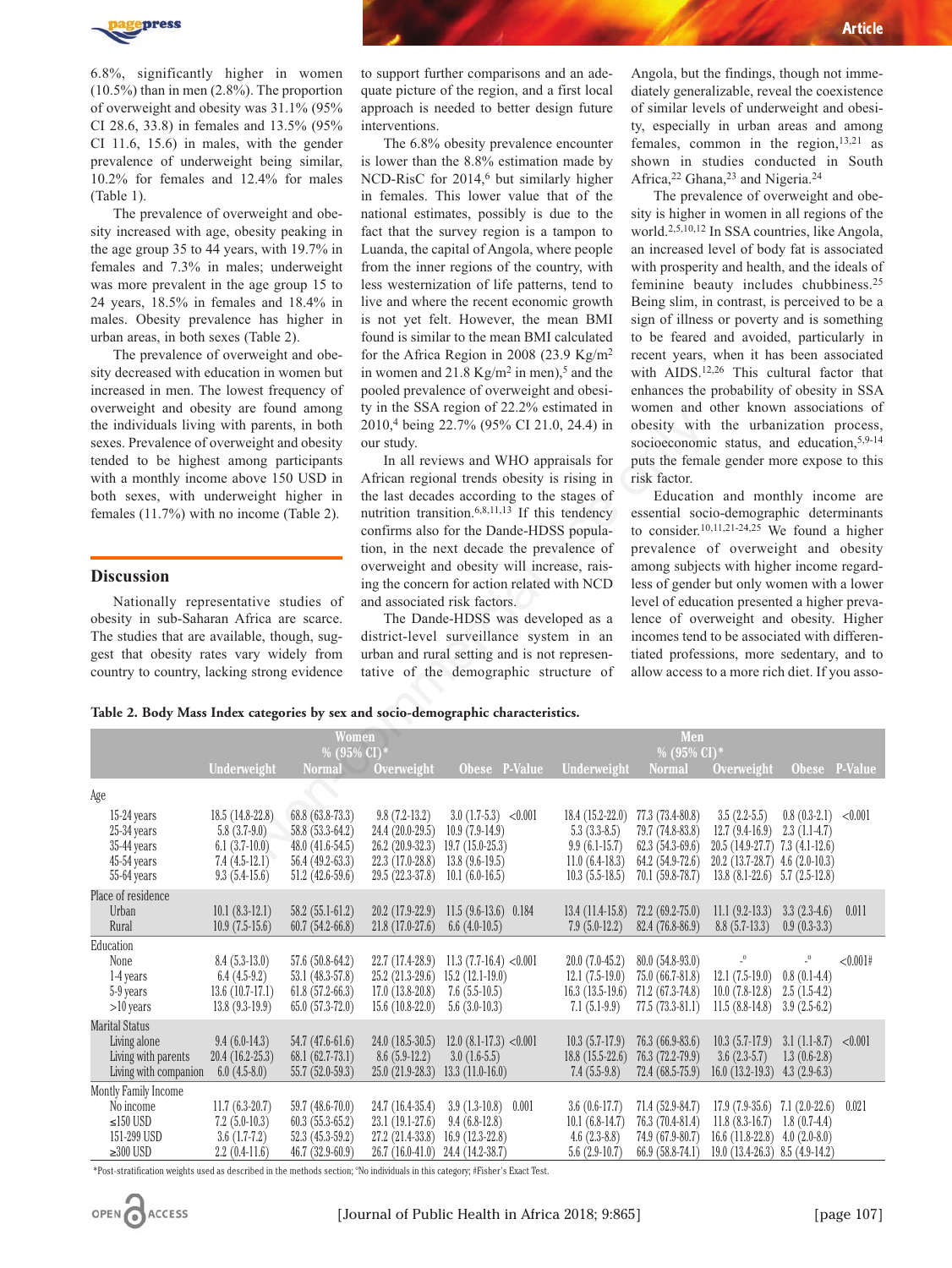ciated the lower level of education of women (traditionally with domestic occupations) and the lack of knowledge to make the healthier choices (usually the family planner of meals), these factors can explain the results encountered. This is also compatible with other studies results, where living with a companion is associated with higher body weight.<sup>27</sup>

BMI is an indicator of multifactorial exposures, mainly behavioral and environmental in nature, such as caloric intake and physical activity, with individual genetic profile also having a role.28 A closer surveillance of populations is needed, to detect changes in the so-called cause of the causes or interactions between this factors. This study provides a much-needed baseline for the evaluation of trends and interventions in Angola, even if of a more local framework. The frequency of NCD is expected to increase but data is still lacking and there must be a specific effort to accommodate a new reality to a health system mainly prepared to deal with the burden of infectious diseases, even at the level of information processes.

The training of human resources and the aim of the policies shall reflect this changes, $13$  and incorporate appropriate responses to approach therapeutic and preventive health care, taking advantage of infectious diseases programs already in place,29 and prioritizing the global obesity epidemic, one of seven risk factor targeted by the WHO "Global Action Plan for the Prevention and Control of NCDs, 2013/2020".30

# **Conclusions**

Obesity and underweight have a similar impact in this population describing an early stage of nutrition transition. Prevalence of overweight and obesity was higher in urban areas, among older individuals with a larger income, in both genders, and amongst more educated males. Female lower education and income compared with male, increases the need for dedicated health promotion programs that tackle the gender issue. Together with the double burden of communicable and NCD, this fight becomes more relevant in women if we consider that in the majority of the families they are the daily diet planners.

### **References**

1. Prospective Studies Collaboration. Body-mass index and cause-specific mortality in 900 000 adults: collaborative analyses of 57 prospective studies. Lancet 2009;373:1083-96.

- 2. Ng M, Fleming T, Robinson M, et al. Global, regional, and national prevalence of overweight and obesity in children and adults during 1980–2013: a systematic analysis for the Global Burden of Disease Study 2013. Lancet 2014;84:766-81.
- 3. World Health Organization. Obesity: preventing and managing the global epidemic. Report of a WHO consultation. World Health Organ Tech Rep Ser 2000;894:1-253.
- 4. Popkin BM, Slining MM. New dynamics in global obesity facing low- and middle-income countries. Obesity reviews 2013;14 Suppl. 2:11–20.
- 5. Bhurosy T, Jeewon R. Overweight and Obesity Epidemic in Developing Countries: A Problem with Diet, Physical Activity, or Socioeconomic Status? Sci World J 2014;2014:964236.
- 6. NCD Risk Factor Collaboration. Trends in adult body-mass index in 200 countries from 1975 to 2014: a pooled analysis of 1698 population-based measurement studies with 19.2 million participants. Lancet 2016;387:1377-96. expected to Countries: A Problem with Diet, in Children. Non-<br>
many dure Physical Activity, or Socioceconomic Children's Fury commodate a<br>
Status? Sci World J 2014;2014:904236. http://www.um<br>
mainly pre-<br>
6. NCD Risk Facto
	- 7. Black RE, Victora CG, Walker S, et al. Maternal and child undernutrition and overweight in low-income and middleincome countries. Lancet 2013;382 :427-51.
	- 8. Amuna P, Zotor F. Epidemiological and nutrition transition in developing countries: impact on human health and development. Proc Nutr Soc 2008;67: 82-90.
	- 9. Abrahams Z, McHiza Z, Steyn NP. Diet and mortality rates in Sub-Saharan Africa: stages in the nutrition transition. BMC Public Health 2011;11:801.
	- 10. Popkin BM, Adair LS, Ng SW. Global nutrition transition and the pandemic of obesity in developing countries. Nutr Rev 2012;70:3-21.
	- 11. Steyn NP, McHiza ZJ. Obesity and the nutrition transition in Sub-Saharan Africa. Ann N Y Acad Sci 2014;1311: 88-101.
	- 12. Steyn K, Damasceno A. Lifestyle and Related Risk Factors for Chronic Diseases. In: Jamison DT, Feachem RG, Makgoba MW, Bos ER, Baingana FK, Hofman KJ, et al, editors. Disease and Mortality in Sub-Saharan Africa. Washington (DC): World Bank; 2006. Available from: http://www.ncbi.nlm.nih.gov/books/NB K2290/?report=classic. Accessed: Feb 2018.
	- 13. Adeboye B, Bermano G, Rolland C. Obesity and its health impact in Africa:

a systematic review. Cardiovasc J Afr 2012;23:512-21.

**DRESS** 

- 14. Institute for Health Metrics and Evaluation. Global Burden of Disease Study: Angola Profile. Seattle: Institute for Health Metrics and Evaluation; 2017. Available from: http://www.healthdata.org/angola Accessed: Feb 2018.
- 15. United Nations Inter-agency Group for Child Mortality Estimation. Levels & Trends in Child Mortality: Report 2017. New York: United Nations Children's Fund; 2017. Available from: http://www.childmortality.org/files\_v21 /download/IGME%20report%202017% 20child%20mortality%20final.pdf Accessed: Feb 2018.
- 16. United Nations Children's Fund. Angola Statistics - Nutrition Indicators in Children. New York: United Nations Children's Fund; 2018. Available from: http://www.unicef.org/infobycountry/a ngola\_statistics.html#113 Accessed: Feb 2018.
- 17. United Nations Development Program. National Human Development Report 2016 - Angola. New York: United Nations Development Program; 2017. Available from: http://hdr.undp. org/sites/all/themes/hdr\_theme/country-notes/AGO.pdf Accessed: Feb 2018.
- 18. Costa MJ, Rosário E, Langa AJ, et al. Setting up a Demographic Surveillance System in Northern Angola. Afr Popul Stud J 2012;26:2.
- 19. Pedro JM, Rosario E, Brito M, Barros H. CardioBengo Study Protocol: a population based cardiovascular longitudinal study in Bengo Province, Angola. BMC Public Health 2016;16:206.
- 20. World Health Organization. The STEPS Instrument and Support Materials. Geneva: World Health Organization; 2013. Available from: http://www. who.int/chp/steps/instrument/en/ Accessed: Feb 2018.
- 21. Jaacks LM, Slining MM, Popkin BM. Recent underweight and overweight trends by rural-urban residence among women in low- and middle-income countries. J Nutr 2015;145:352-7.
- 22. Alaba O, Chola L. Socioeconomic inequalities in adult obesity prevalence in South Africa: a decomposition analysis. Int J Environ Res Public Health 2014;11:3387-406.
- 23. Doku DT, Neupane S. Double burden of malnutrition: increasing overweight and obesity and stall underweight trends among Ghanaian women. BMC Public Health 2015;15:670.
- 24. Maruf FA, Udoji NV. Prevalence and